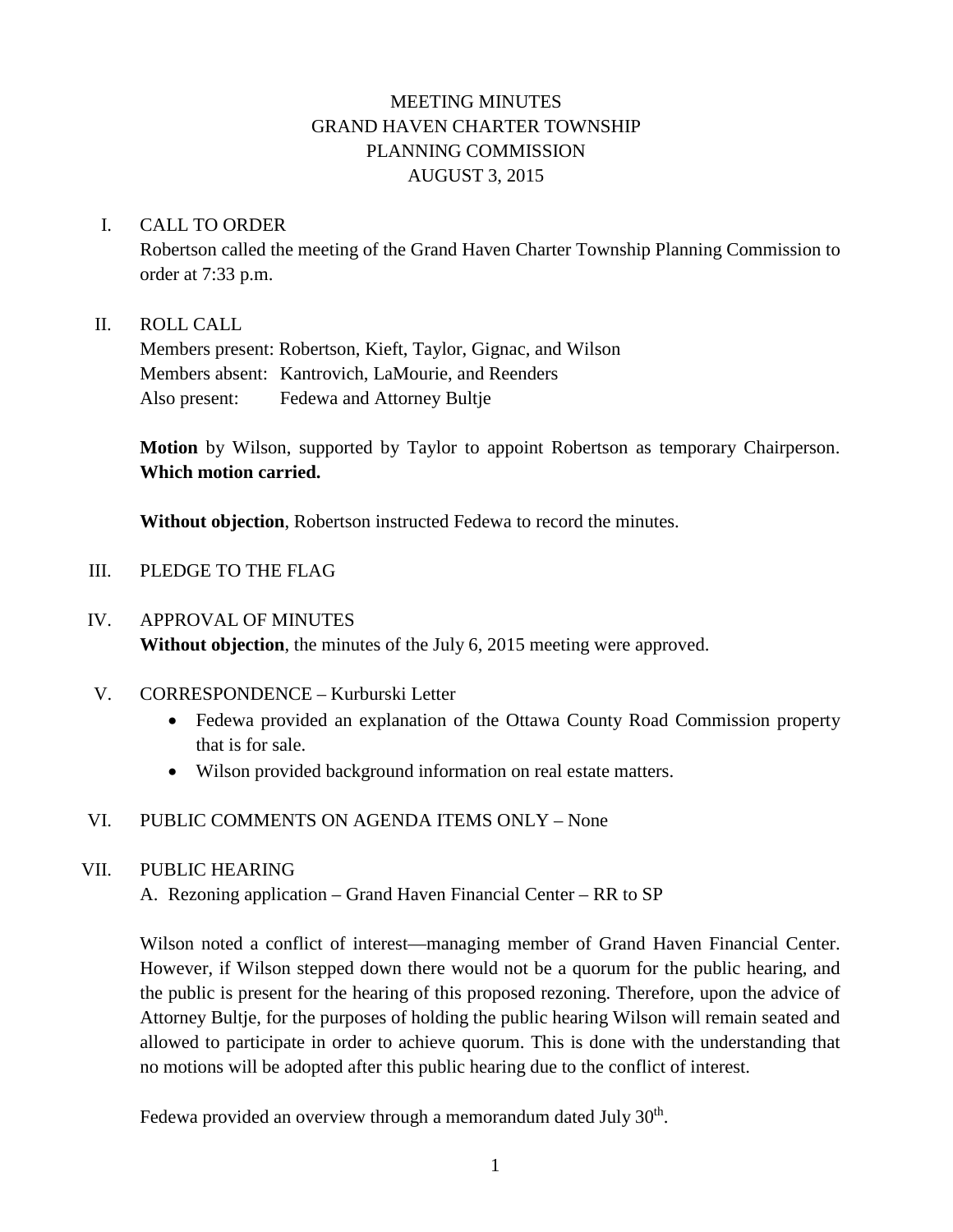Robertson opened the Public Hearing at 7:49 p.m.

The applicant, Steve Wilson, a managing member of Grand Haven Financial Center, was present and available to answer questions.

• Noted that Grand Haven Financial Center intends to utilize the building solely in an office capacity.

Chuck and Connie Westra – 17056 Ferris Street, Grand Haven:

- Concerned the proposed rezoning will affect the zoning of their property.
	- o Fedewa explained the proposed rezoning only applies to the applicants property, and does not affect the zoning of adjacent parcels.
- Has no objection to the proposed rezoning.

The Rezoning application was discussed by Commissioners and focused on:

- Questioned other uses that may be permitted in the Service/Professional zoning district.
	- o Fedewa described the various permitted uses in the SP zoning district.
- Questioned the possibility of future land divisions, which may lead to additional development in that location.
	- o Fedewa indicated that land divisions may be possible, but the existing building is situated in the center of the property. Therefore, the building will likely need to be razed in order for future development to occur. Additionally, any child parcels that are created would be zoned SP and must comply with the permissible uses in that district.

Robertson closed the Public Hearing at 7:53 p.m.

#### VIII. OLD BUSINESS

A. Rezoning application – Grand Haven Financial Center – RR to SP

**Motion** by Kieft, supported by Gignac to table the application until quorum is met at a future Planning Commission meeting. **Which motion carried.**

#### IX. NEW BUSINESS

A. Piper Lakes PUD Extension Request

Fedewa provided an overview through a memorandum dated July  $30<sup>th</sup>$ .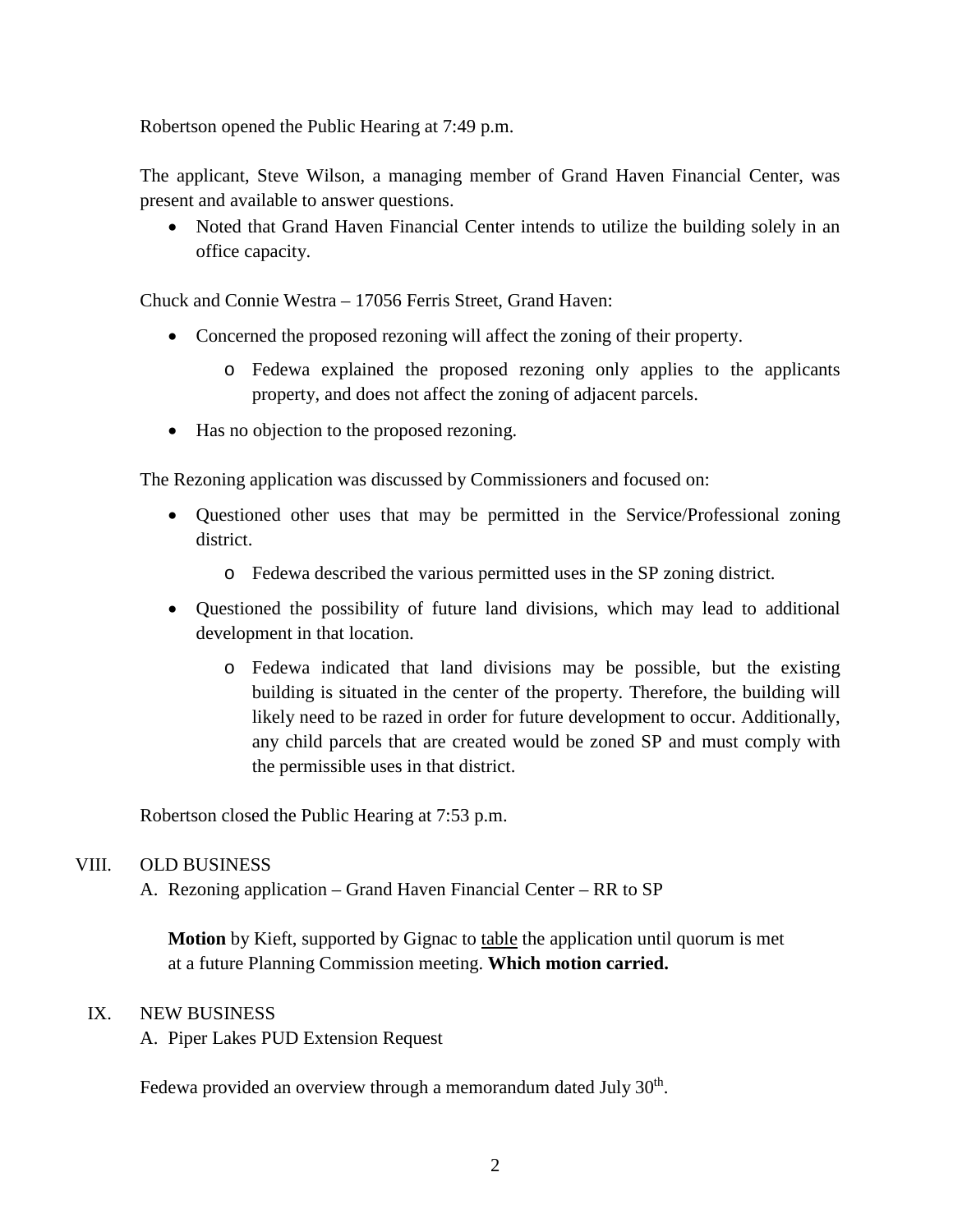The extension request was discussed by Commissioners and focused on:

- Inquired if the developer will receive the DEQ permit.
	- o Staff understands that a public hearing has been held on the matter and the developer anticipates receipt of the permit soon.

**Motion** by Taylor, supported by Kieft to recommend to the Township Board approval of the requested 8 month extension (*i.e., May 22, 2016*) for the Piper Lakes Apartments multi-family PUD based on the request meeting the applicable requirements of Section 17.04.7.A of the Grand Haven Charter Township Zoning Ordinance. **Which motion carried.**

B. Proposed Future Land Use Map Amendments – Southwest Quadrant

Fedewa provided an overview through a memorandum dated July  $30<sup>th</sup>$ .

The proposed amendments were discussed by Commissioners and focused on:

- The Commissioners anticipate the need to review and discuss the Lincoln Street Corridor at length due to the increased development and M-231 Bypass.
- Noted that staff presented good information and agrees with the proposed amendments to the Southwest Quadrant. The proposals will be forwarded to LIAA for inclusion with the Resilient Master Plan Update, which must be reviewed, and approved by the Township Board.

# X. REPORTS

- A. Attorney Report None
- B. Staff Report
	- $\triangleright$  Industrial Parking Requirements
		- o Current ordinance is more restrictive than other municipalities in Ottawa County.
		- o Further research is needed to identify a parking schedule that is appropriate for Grand Haven Township.
	- $\triangleright$  Next Resilient Grand Haven Meeting Wed, Aug 26<sup>th</sup> @ 7pm in GHT Board Room
- C. Other
	- $\triangleright$  The Township Boards recently approved the agreement to terminate the 30-year leasehold agreement on the so-called Witteveen Trust Property, which will impact the Community Engagement Subcommittee. As such, Robertson recommends the Subcommittee postpone its activity until the Board provides further direction.